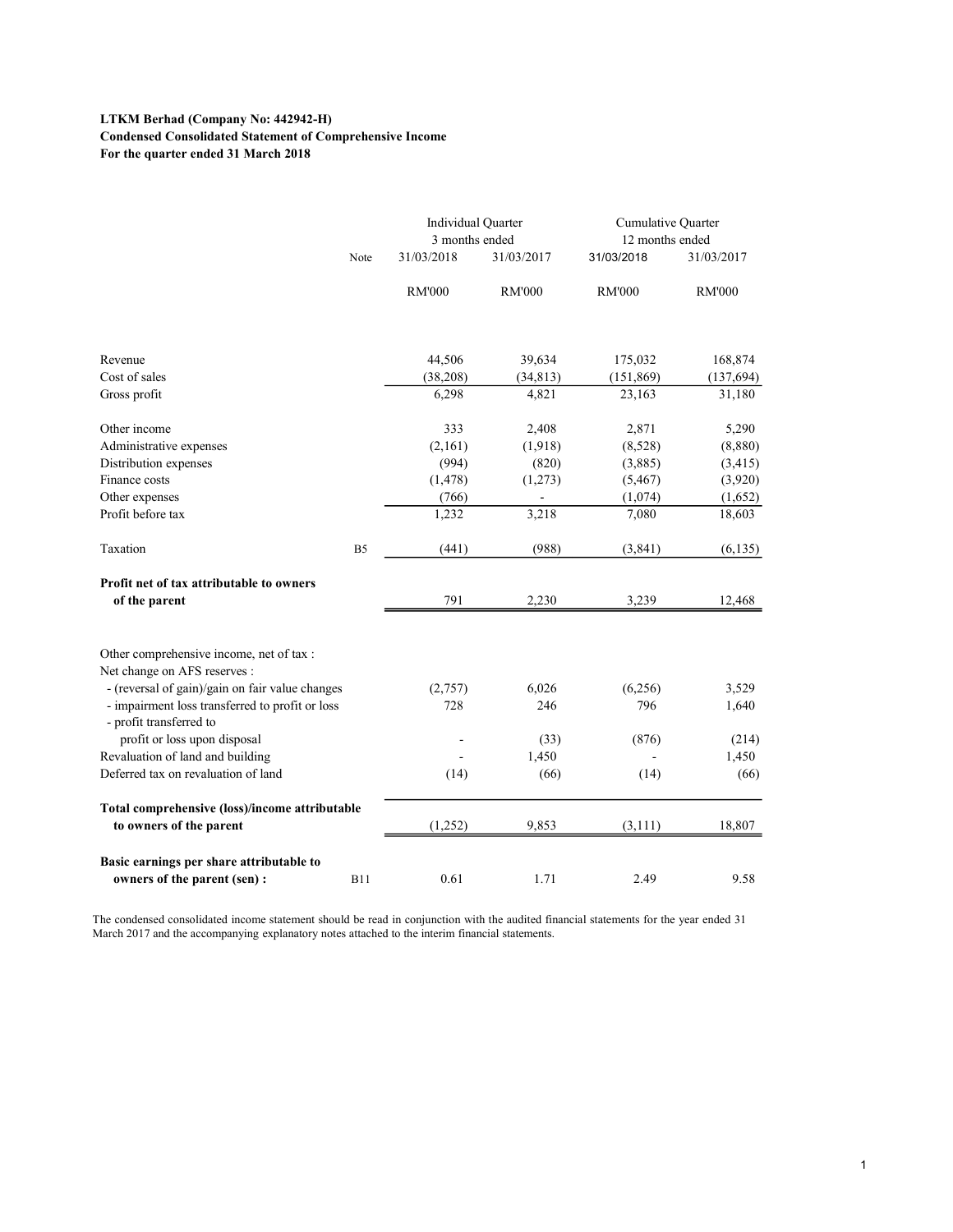#### LTKM Berhad (Company No: 442942-H)

## Condensed Consolidated Statement of Financial Position

As at 31 March 2018

| Note | 31 Mar 2018<br><b>RM'000</b><br>97,597<br>103,295 | 31 Mar 2017<br><b>RM'000</b><br>97,333<br>103,295                                                                                                          |
|------|---------------------------------------------------|------------------------------------------------------------------------------------------------------------------------------------------------------------|
|      |                                                   |                                                                                                                                                            |
|      |                                                   |                                                                                                                                                            |
|      |                                                   |                                                                                                                                                            |
|      |                                                   |                                                                                                                                                            |
|      |                                                   |                                                                                                                                                            |
|      |                                                   |                                                                                                                                                            |
|      | 34,803                                            | 33,758                                                                                                                                                     |
|      | 304                                               | 325                                                                                                                                                        |
|      |                                                   | 125                                                                                                                                                        |
|      | $\overline{\phantom{a}}$                          |                                                                                                                                                            |
|      | 27,424                                            | 35,704                                                                                                                                                     |
|      | 263,423                                           | 270,540                                                                                                                                                    |
|      |                                                   |                                                                                                                                                            |
|      | 13,873                                            | 14,321                                                                                                                                                     |
|      | 19,925                                            | 16,325                                                                                                                                                     |
|      | 10,558                                            | 8,813                                                                                                                                                      |
|      |                                                   | 5,683                                                                                                                                                      |
|      |                                                   | 293                                                                                                                                                        |
|      |                                                   | 337                                                                                                                                                        |
|      |                                                   |                                                                                                                                                            |
|      |                                                   | 26,490                                                                                                                                                     |
|      |                                                   | 72,262                                                                                                                                                     |
|      | 343,367                                           | 342,802                                                                                                                                                    |
|      |                                                   |                                                                                                                                                            |
|      |                                                   |                                                                                                                                                            |
|      |                                                   |                                                                                                                                                            |
|      |                                                   | 65,052                                                                                                                                                     |
|      |                                                   | 172,590                                                                                                                                                    |
|      |                                                   | 237,642                                                                                                                                                    |
|      |                                                   |                                                                                                                                                            |
|      |                                                   |                                                                                                                                                            |
|      |                                                   | 65,161                                                                                                                                                     |
|      |                                                   | 7,170                                                                                                                                                      |
|      |                                                   | 72,331                                                                                                                                                     |
|      |                                                   |                                                                                                                                                            |
|      |                                                   | 5,498                                                                                                                                                      |
|      |                                                   | 5,955                                                                                                                                                      |
|      |                                                   | 1,952                                                                                                                                                      |
|      |                                                   | 19,290                                                                                                                                                     |
|      |                                                   | 134                                                                                                                                                        |
|      |                                                   | 32,829                                                                                                                                                     |
|      |                                                   |                                                                                                                                                            |
|      | 111,690                                           | 105,160                                                                                                                                                    |
|      | 343,367                                           | 342,802                                                                                                                                                    |
|      | B7<br>B7                                          | 4,140<br>231<br>332<br>30,885<br>79,944<br>65,052<br>166,625<br>231,677<br>62,921<br>6,843<br>69,764<br>7,755<br>3,847<br>1,301<br>28,563<br>460<br>41,926 |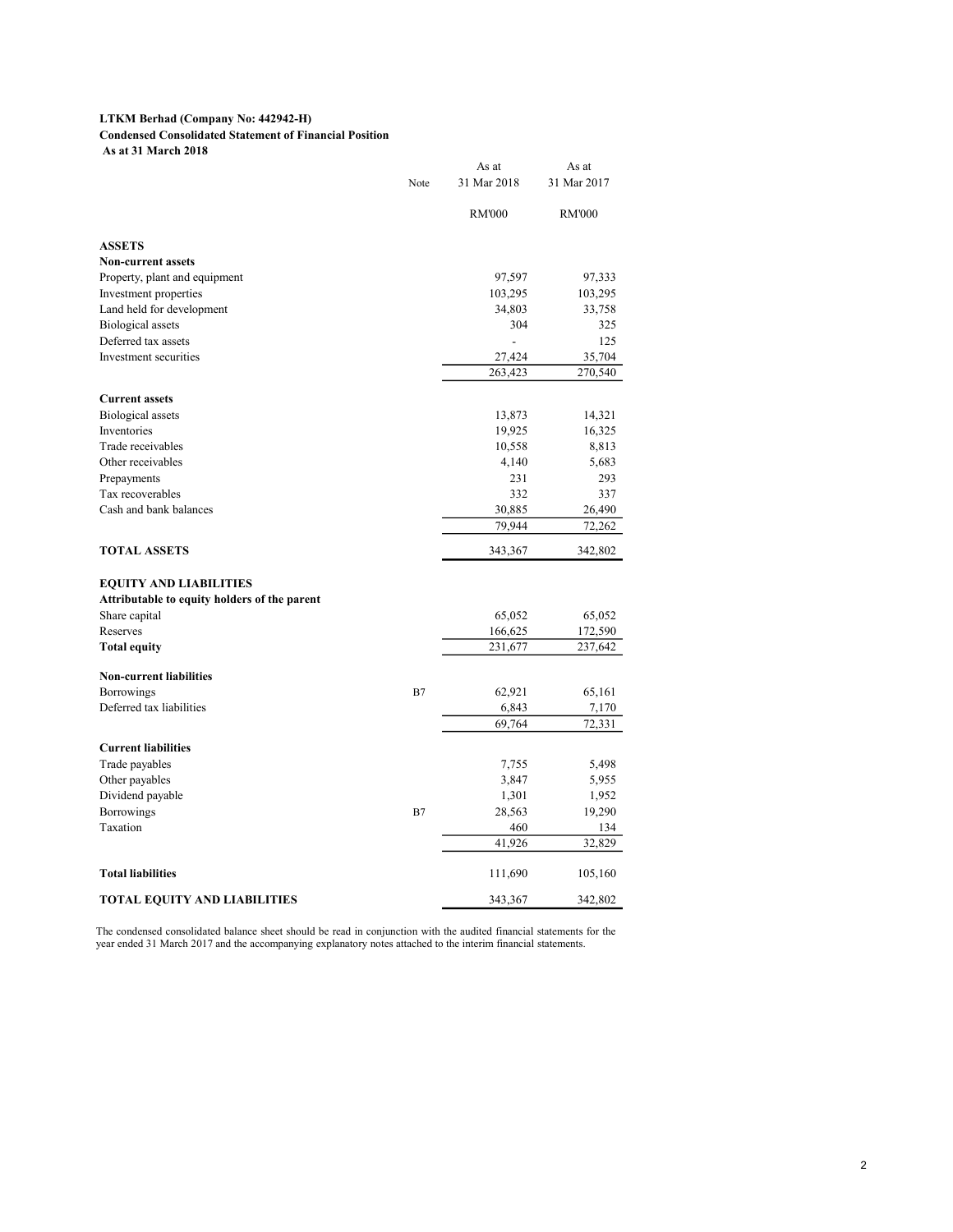# LTKM Berhad (Company No: 442942-H)

# Condensed Consolidated Statement of Cash Flows

|                                                           | 12 months ended 31 March |               |
|-----------------------------------------------------------|--------------------------|---------------|
|                                                           | 2018                     | 2017          |
|                                                           | <b>RM'000</b>            | <b>RM'000</b> |
| <b>CASH FLOW FROM OPERATING ACTIVITIES</b>                |                          |               |
| Profit before tax                                         | 7,080                    | 18,603        |
| Adjustment for non-cash flow                              |                          |               |
| Depreciation of property, plant & equipment               | 7,365                    | 6,540         |
| Amortisation of biological assets                         | 21                       | 20            |
| Gain on disposal of of property, plant and equipment      | (54)                     | (111)         |
| Fair value gain on investment properties                  |                          | (1,874)       |
| Share option granted under ESOS                           | 399                      |               |
| Gain on disposal of investment securities                 | (36)                     | (89)          |
| Net fair value gain on AFS investment securities          |                          |               |
| transferred from equity upon disposal                     | (876)                    | (214)         |
| Impairment loss on AFS investment securities              | 795                      | 1,640         |
| Net fair value (gain)/loss on FVTPL investment securities | (271)                    | 12            |
| Impairment loss on trade receivables                      |                          | 37            |
| Reversal of impairment loss on trade receivables          | (31)                     | (155)         |
| Provision for unutilised annual leave                     | 24                       | 33            |
| Unrealised loss/(gain) on foreign exchange                | 278                      | (55)          |
| Dividend income from investment securities                | (854)                    | (786)         |
| Interest expense                                          | 5,467                    | 3,920         |
| Interest income                                           | (440)                    | (945)         |
| Operating profit before working capital changes           | 18,867                   | 26,576        |
| Working capital changes in:                               |                          |               |
| Land held for development                                 |                          | (6,676)       |
| Property development costs                                | (1,045)                  | (108)         |
| <b>Biological</b> assets                                  | 448                      | (764)         |
| Inventories                                               | (3,600)                  | 7,687         |
| Receivables                                               | (293)                    | (865)         |
| Payables                                                  | 360                      | 953           |
| Cash generated from operating activities                  | 14,737                   | 26,803        |
| Net taxes paid                                            | (3,962)                  | (5,793)       |
| Interest paid                                             | (5, 467)                 | (3,920)       |
| Net cash generated from operating activities              | 5,308                    | 17,090        |
| <b>CASH FLOW FROM INVESTING ACTIVITIES</b>                |                          |               |
| Purchase of:                                              |                          |               |
|                                                           |                          |               |

| Property, plant & equipment | (7,630) | (10,614) |
|-----------------------------|---------|----------|
| Investment securities       | (837)   | (968)    |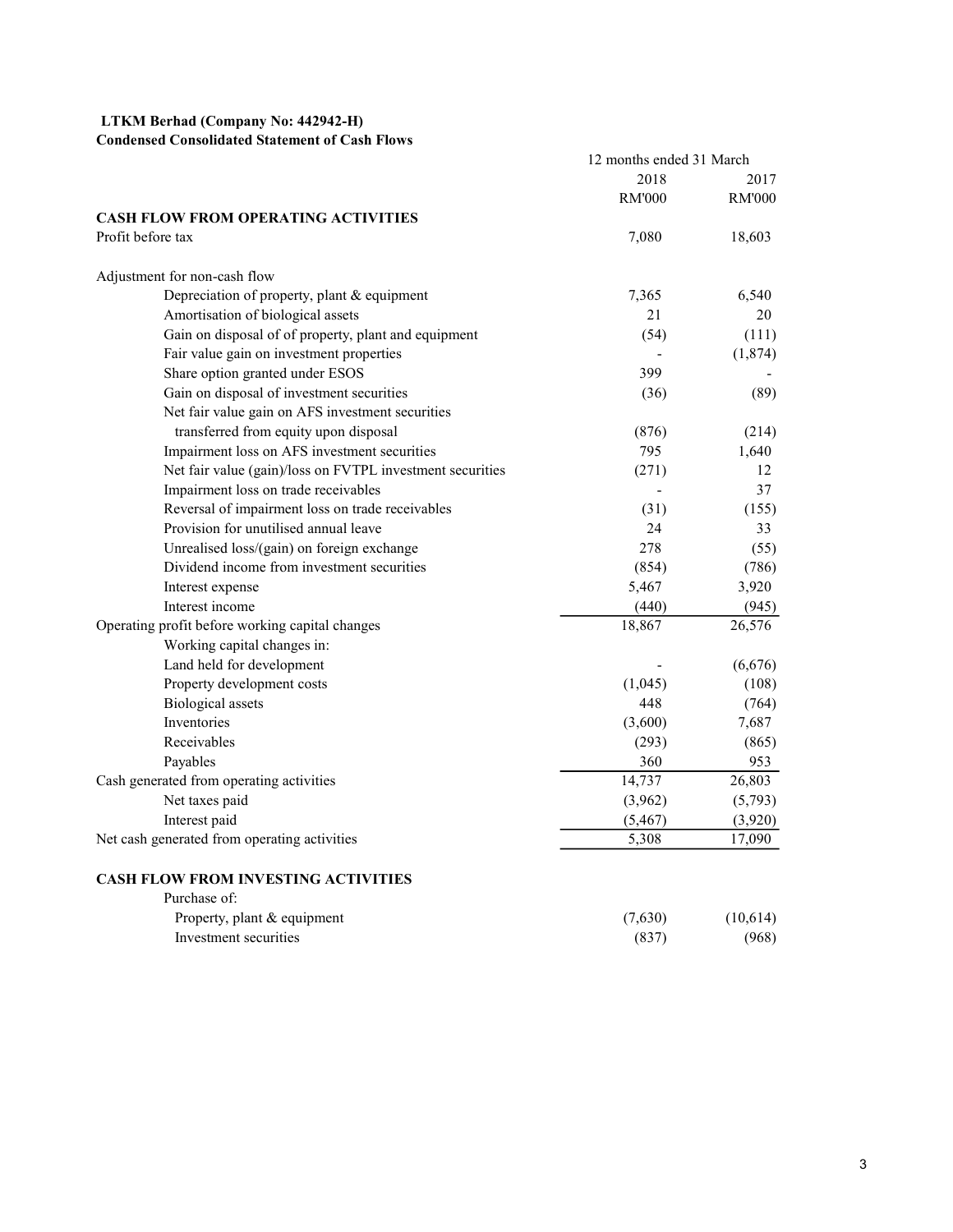# LTKM Berhad (Company No: 442942-H)

## Condensed Consolidated Statement of Cash Flows

| 2018<br><b>RM'000</b>                                      | 2017                                                                                                                       |
|------------------------------------------------------------|----------------------------------------------------------------------------------------------------------------------------|
|                                                            |                                                                                                                            |
|                                                            | <b>RM'000</b>                                                                                                              |
| CASH FLOW FROM INVESTING ACTIVITIES (cont'd)               |                                                                                                                            |
| Purchase of (cont'd):                                      |                                                                                                                            |
| Investment property                                        | (91, 952)                                                                                                                  |
| Proceeds from disposal of:                                 |                                                                                                                            |
| Property, plant and equipment<br>55                        | 115                                                                                                                        |
| Investment securities<br>3,075                             | 1,159                                                                                                                      |
| Investment property                                        | 23,400                                                                                                                     |
| Interest received<br>440                                   | 945                                                                                                                        |
| Withdrawal of long term deposits                           | 1,167                                                                                                                      |
| Dividend received from investment securities<br>854        | 786                                                                                                                        |
| Net cash used in investing activities<br>(4,043)           | (75, 962)                                                                                                                  |
| <b>CASH FLOW FROM FINANCING ACTIVITIES</b>                 |                                                                                                                            |
| Dividends paid<br>(3,903)                                  | (5,204)                                                                                                                    |
| Net (repayment)/drawdown of term loans<br>(1,388)          | 61,265                                                                                                                     |
| Net drawdown/(repayment) of other bank borrowings<br>8,421 | (12, 417)                                                                                                                  |
| Net cash generated from financing activities<br>3,130      | 43,644                                                                                                                     |
| Net change in cash and cash equivalents<br>4,395           | (15,228)                                                                                                                   |
| Cash and cash equivalents at 1 April<br>26,469             | 41,697                                                                                                                     |
| Cash and cash equivalents at end of the period<br>30,864   | 26,469                                                                                                                     |
| Cash and cash equivalents comprise the following amounts:- |                                                                                                                            |
| Deposits with licensed banks<br>12,021                     | 10,198                                                                                                                     |
| Cash on hand and at bank<br>18,843                         | 16,271                                                                                                                     |
| Cash and bank balances<br>30,864                           | 26,469                                                                                                                     |
| 30,864                                                     | 26,469                                                                                                                     |
|                                                            | The condensed consolidated cash flow statement should be read in conjunction with the audited financial statements for the |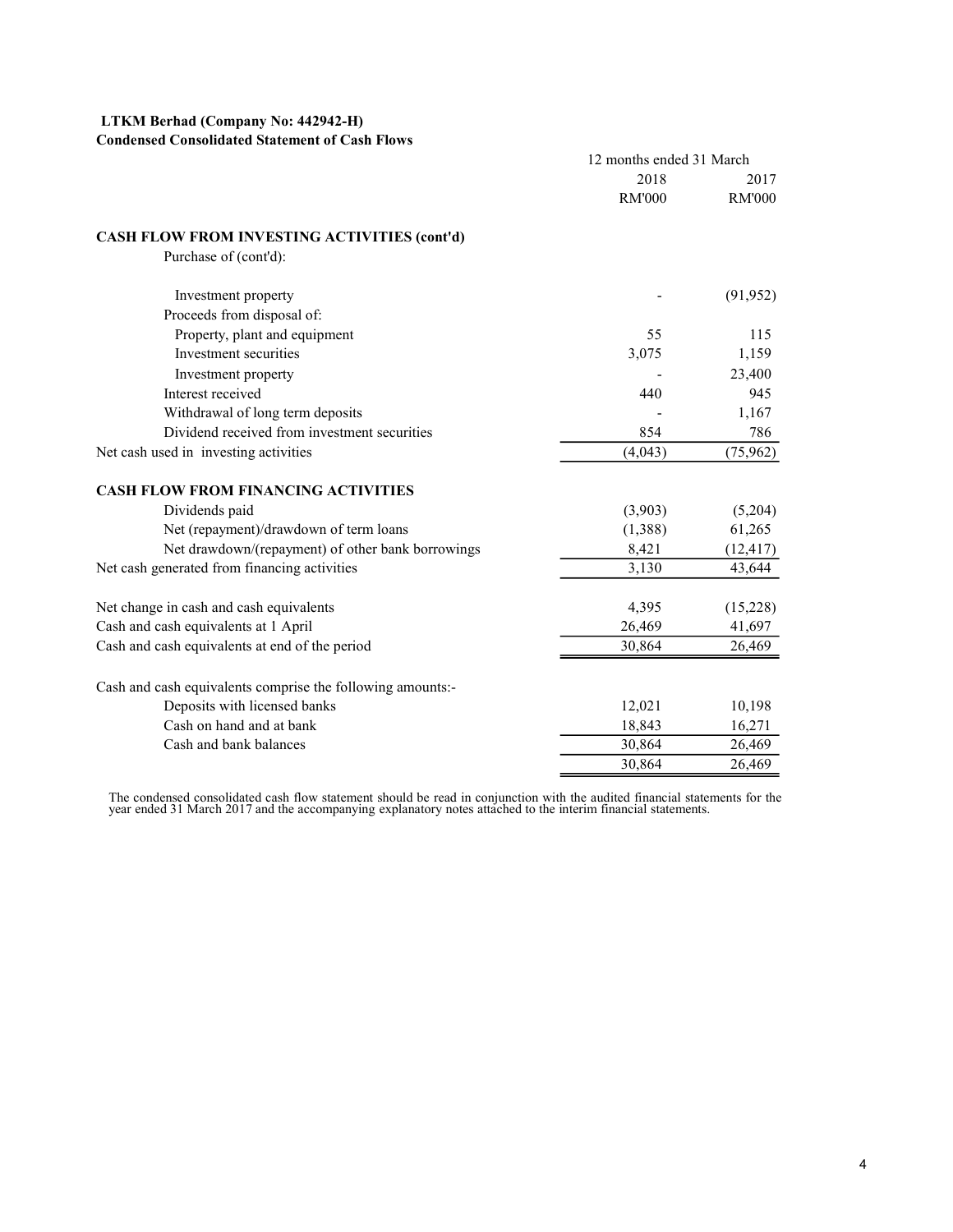#### LTKM Berhad (Company No: 442942-H) Condensed Consolidated Statements of Changes in Equity For the quarter ended 31 March 2018

|                                 |                                   |                                   | [-----------(Non- distributable)----------------------] |                                                    |                                | (Distributable)                      |                                  |
|---------------------------------|-----------------------------------|-----------------------------------|---------------------------------------------------------|----------------------------------------------------|--------------------------------|--------------------------------------|----------------------------------|
| 12 months ended 31 March 2018   | Share<br>capital<br><b>RM'000</b> | Share<br>premium<br><b>RM'000</b> | Asset<br>revaluation<br>reserve<br><b>RM'000</b>        | Available<br>-for-sale<br>reserve<br><b>RM'000</b> | Other reserve<br><b>RM'000</b> | Retained<br>profits<br><b>RM'000</b> | Total<br>equity<br><b>RM'000</b> |
| At 1 April 2017                 | 65,052                            | $\overline{\phantom{a}}$          | 37,309                                                  | 7,417                                              | $\overline{\phantom{a}}$       | 127,864                              | 237,642                          |
| Total comprehensive income      |                                   | $\overline{\phantom{a}}$          | (14)                                                    | (6, 336)                                           | 399                            | 3,239                                | (2,712)                          |
| <b>Transactions with owners</b> |                                   |                                   |                                                         |                                                    |                                |                                      |                                  |
| Dividends                       |                                   |                                   |                                                         |                                                    |                                | (3,253)                              | (3,253)                          |
| At 31 March 2018                | 65,052                            | $\sim$                            | 37,295                                                  | 1,081                                              | 399                            | 127,850                              | 231,677                          |
| 12 months ended 31 March 2018   |                                   |                                   |                                                         |                                                    |                                |                                      |                                  |
| At 1 April 2016                 | 65,052                            | $\overline{\phantom{a}}$          | 35,925                                                  | 2,462                                              | $\overline{\phantom{a}}$       | 119,299                              | 222,738                          |
| Total comprehensive income      |                                   | $\overline{\phantom{a}}$          | 1,384                                                   | 4,955                                              | $\overline{\phantom{a}}$       | 12,468                               | 18,807                           |
| <b>Transactions with owners</b> |                                   |                                   |                                                         |                                                    |                                |                                      |                                  |
| Dividends                       |                                   |                                   |                                                         |                                                    | $\overline{\phantom{a}}$       | (3,903)                              | (3,903)                          |
|                                 |                                   |                                   | 37,309                                                  | 7,417                                              | $\sim$                         | 127,864                              | 237,642                          |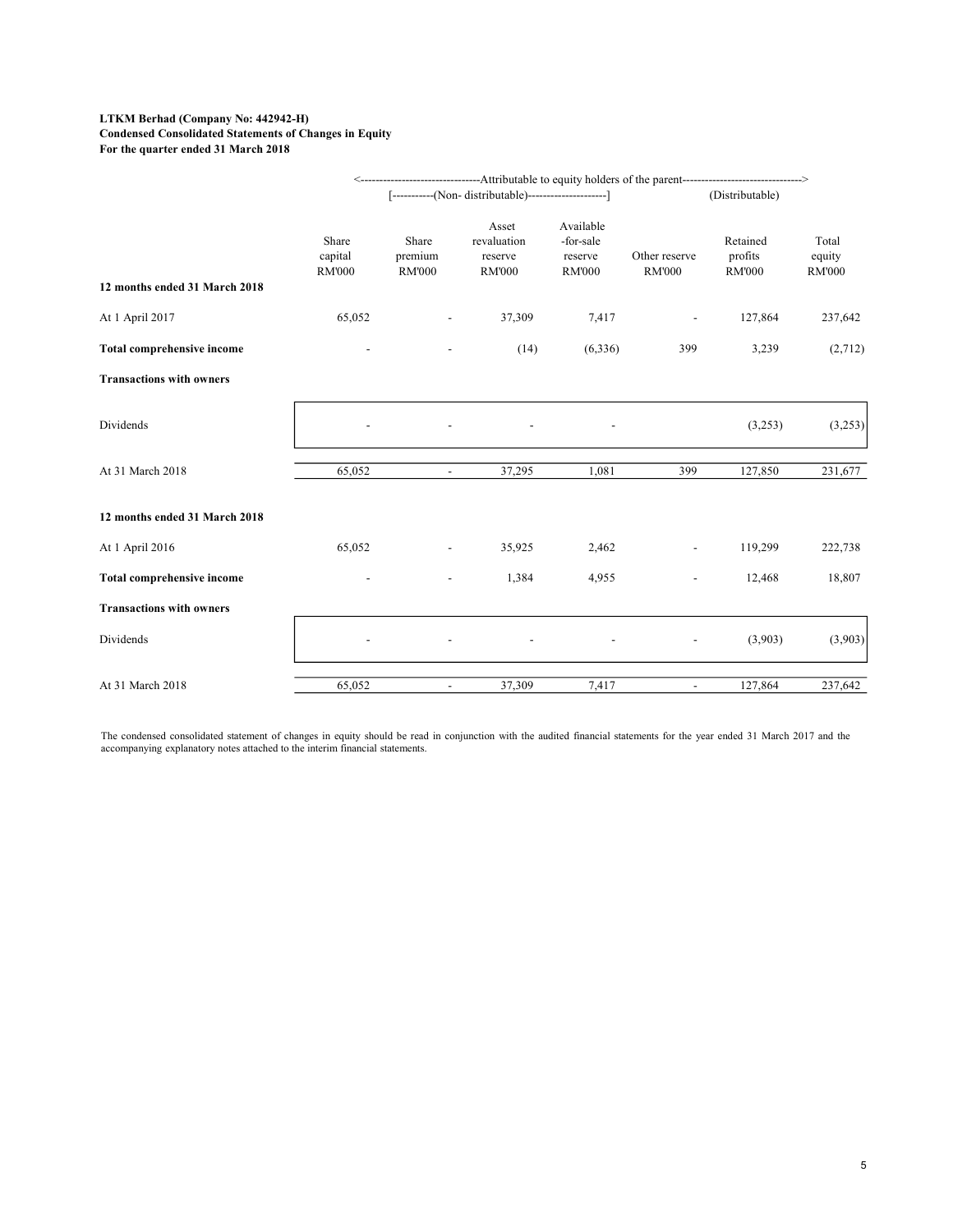## PART A – Explanatory Notes Pursuant to FRS 134 – Paragraph 16

# A1. Basis of Preparation

The interim financial statements are unaudited and have been prepared in accordance with the requirements of FRS 134: Interim Financial Reporting and Amendments to FRS 134: Interim Financial Reporting (Improvements to FRSs (2012)) and paragraph 9.22 of the Listing Requirements of Bursa Malaysia Securities Berhad.

The interim financial statements should be read in conjunction with the audited financial statements for the year ended 31 March 2017. These explanatory notes attached to the interim financial statements provide an explanation of events and transactions that are significant to an understanding of the changes in the financial position and performance of the Group since the year ended 31 March 2017.

The accounting policies and methods of computation adopted in the interim financial statements are consistent with those of the audited financial statements for the year ended 31 March 2017, except for the adoption of the following new and revised Financial Reporting Standards ("FRS") and Amendments to FRSs that have become effective for the financial periods beginning 1 April 2017: -

| Description                                                           | Effective date for financial<br>periods beginning on or after |
|-----------------------------------------------------------------------|---------------------------------------------------------------|
| FRS 107: Disclosures Initiatives (Amendments to MFRS 107)             | 1 January 2017                                                |
| FRS 112: Recognition of Deferred Tax for Unrealised Losses            |                                                               |
| (Amendments to MFRS 112)                                              | 1 January 2017                                                |
| Amendment to FRS 12: Disclosure of Interest in Other Entities (Annual |                                                               |
| Improvements to FRS Standards 2014-2016 Cycle)                        | 1 January 2017                                                |

The adoption of the above FRSs and Amendments to FRSs did not have any significant effects on the interim financial statements.

The Group has not early adopted the following Amendments to FRSs, which have been issued and will be effective for the financial periods as stated below: -

| Description | Effective date for financial  |
|-------------|-------------------------------|
|             | periods beginning on or after |

Amendments to FRS 10 and FRS 128: Sale or Contribution of Assets between an Investor and Its Associate or Joint Venture

Deferred

The Amendments to FRSs will be adopted by the Group when they become effective and that the initial applications of these Standards will have no material impact on the financial statements of the Group, except as disclosed below:

Amendments to FRS 10 and FRS 128: Sale or Contribution of Assets between an Investor and its Associate or Joint Venture

The amendments clarify that:

- Gains and losses resulting from transactions involving assets that do not constitute a business, between investor and its associate or joint venture are recognized in the entity's financial statements only to the extent of unrelated investors' interest in the associate or joint venture; and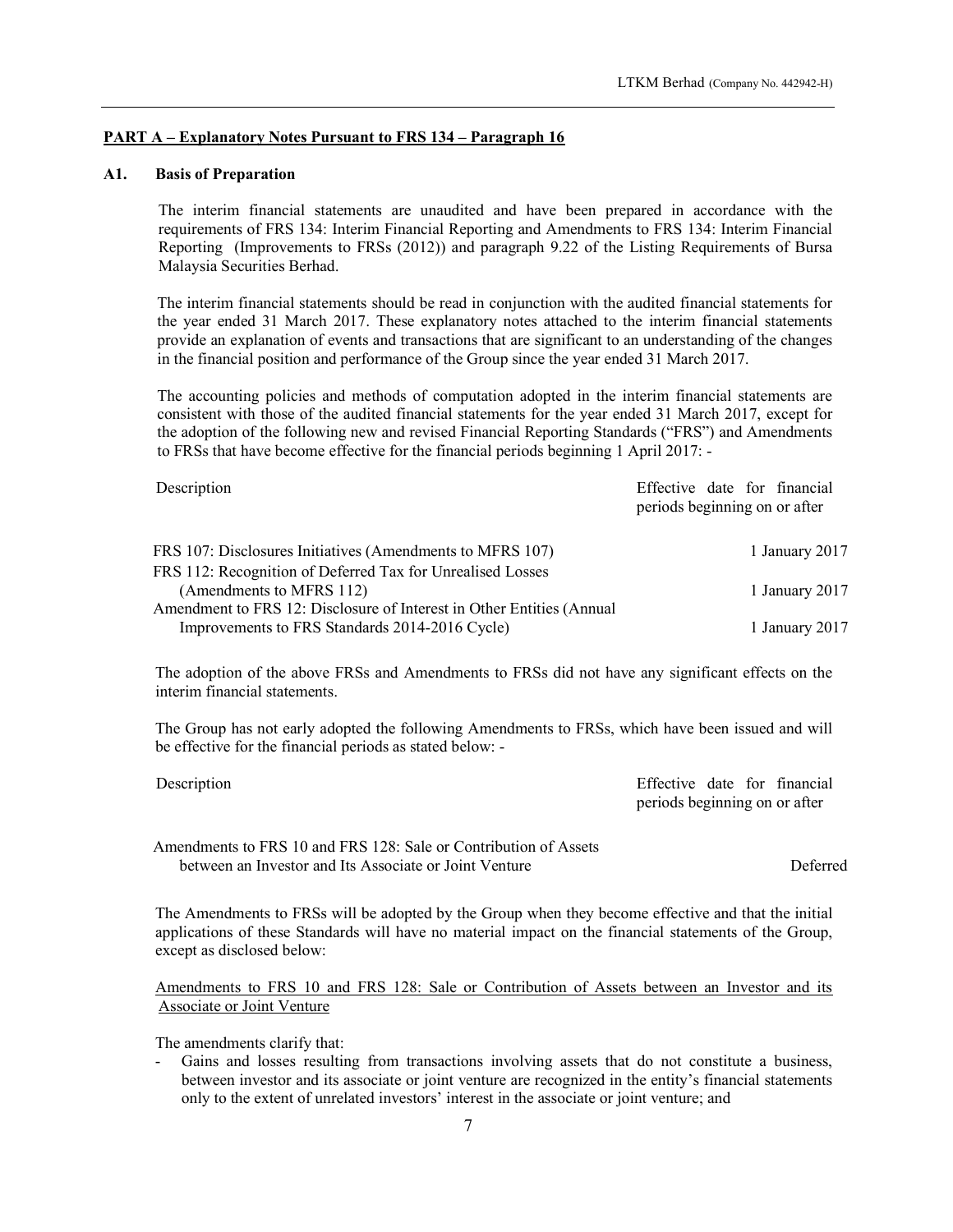#### Malaysian Financial Reporting Standards

#### A2. Audit Report on Preceding Annual Financial Statements

## A3. Segmental Information

| Gains and losses resulting from transactions involving the sale or contribution of assets to an<br>associate of a joint venture that constitute a business is recognized in full.                                                                                                                                              |                              |                              |                |                                             |                   |                         |
|--------------------------------------------------------------------------------------------------------------------------------------------------------------------------------------------------------------------------------------------------------------------------------------------------------------------------------|------------------------------|------------------------------|----------------|---------------------------------------------|-------------------|-------------------------|
| The amendments are to be applied prospectively to the sale or contribution of assets occurring in annual<br>periods beginning on or after a date to be determined by Malaysian Accounting Standards Board. Earlier<br>application is permitted. These amendments are not expected to have any impact on the Group.             |                              |                              |                |                                             |                   |                         |
| <b>Malaysian Financial Reporting Standards</b>                                                                                                                                                                                                                                                                                 |                              |                              |                |                                             |                   |                         |
| The Group falls within the Transitioning Entities of the Malaysian Accounting Standards Board<br>(MASB)'s new approved accounting framework, the Malaysian Financial Reporting Standards<br>("MFRS"); and accordingly, will be issuing its first MFRS compliant financial statements for the period<br>beginning 1 April 2018. |                              |                              |                |                                             |                   |                         |
| <b>Audit Report on Preceding Annual Financial Statements</b>                                                                                                                                                                                                                                                                   |                              |                              |                |                                             |                   |                         |
| The auditors' report on the financial statements for the year ended 31 March 2017 was not qualified.                                                                                                                                                                                                                           |                              |                              |                |                                             |                   |                         |
|                                                                                                                                                                                                                                                                                                                                |                              |                              |                |                                             |                   |                         |
| <b>Segmental Information</b>                                                                                                                                                                                                                                                                                                   |                              |                              |                |                                             |                   |                         |
|                                                                                                                                                                                                                                                                                                                                | 3 months ended               |                              |                |                                             | 12 months ended   |                         |
|                                                                                                                                                                                                                                                                                                                                | $31-Mar-18$<br><b>RM'000</b> | $31-Mar-17$<br><b>RM'000</b> | $\frac{0}{0}$  | Change 31-Mar-18 31-Mar-17<br><b>RM'000</b> | <b>RM'000</b>     | Change<br>$\frac{0}{0}$ |
| Segment revenue                                                                                                                                                                                                                                                                                                                |                              |                              |                |                                             |                   |                         |
| Poultry & related products                                                                                                                                                                                                                                                                                                     | 43,684                       | 38,955                       | 12%            | 171,613                                     | 166,382           | 3%                      |
| Extraction & sale of sand                                                                                                                                                                                                                                                                                                      | 732                          | 559                          | 31%            | 3,059                                       | 2,372             | 29%                     |
| Investment holdings                                                                                                                                                                                                                                                                                                            | 90                           | 120                          | $-25%$         | 360                                         | 120               | 200%                    |
| Total                                                                                                                                                                                                                                                                                                                          | 44,506                       | 39,634                       | 12%            | 175,032                                     | 168,874           | 4%                      |
| <b>Segment results</b>                                                                                                                                                                                                                                                                                                         |                              |                              |                |                                             |                   |                         |
| Poultry & related products<br>Investment holdings                                                                                                                                                                                                                                                                              | 3,231<br>(1,819)             | 2,373<br>1,183               | 36%<br>$-254%$ | 10,464<br>(3,131)                           | 20,810<br>(1,702) | $-50%$<br>$-84%$        |
| Extraction & sale of sand                                                                                                                                                                                                                                                                                                      | 133                          | 139                          | $-4\%$         | 881                                         | 823               | 7%                      |
| Property development                                                                                                                                                                                                                                                                                                           | (313)                        | (477)                        | 34%            | (1, 133)                                    | (1,328)           | 15%                     |
| Profit before tax                                                                                                                                                                                                                                                                                                              | 1,232                        | 3,218                        | $-62\%$        | 7,080                                       | 18,603            | $-62%$                  |
| Less: Tax expense                                                                                                                                                                                                                                                                                                              | (441)                        | (988)                        | 55%            | (3,841)                                     | (6,135)           | 37%                     |
| Profit net of tax                                                                                                                                                                                                                                                                                                              | 791                          | 2,230                        | $-65%$         | 3,239                                       | 12,468            | $-74%$                  |
|                                                                                                                                                                                                                                                                                                                                |                              |                              |                |                                             |                   |                         |
| Unusual Items due to their Nature, Size or Incidence                                                                                                                                                                                                                                                                           |                              |                              |                |                                             |                   |                         |
|                                                                                                                                                                                                                                                                                                                                |                              |                              |                |                                             |                   |                         |
| There were no unusual items affecting assets, liabilities, equity, net income or cash flows during the<br>financial quarter ended 31 March 2018.                                                                                                                                                                               |                              |                              |                |                                             |                   |                         |

#### A4. Unusual Items due to their Nature, Size or Incidence

#### A5. Changes in Estimate

There were no changes in the estimates that have had a material effect in the current quarter results.

#### A6. Comments about Seasonal or Cyclical Factors

The Group's performance is not significantly affected by major festive seasons.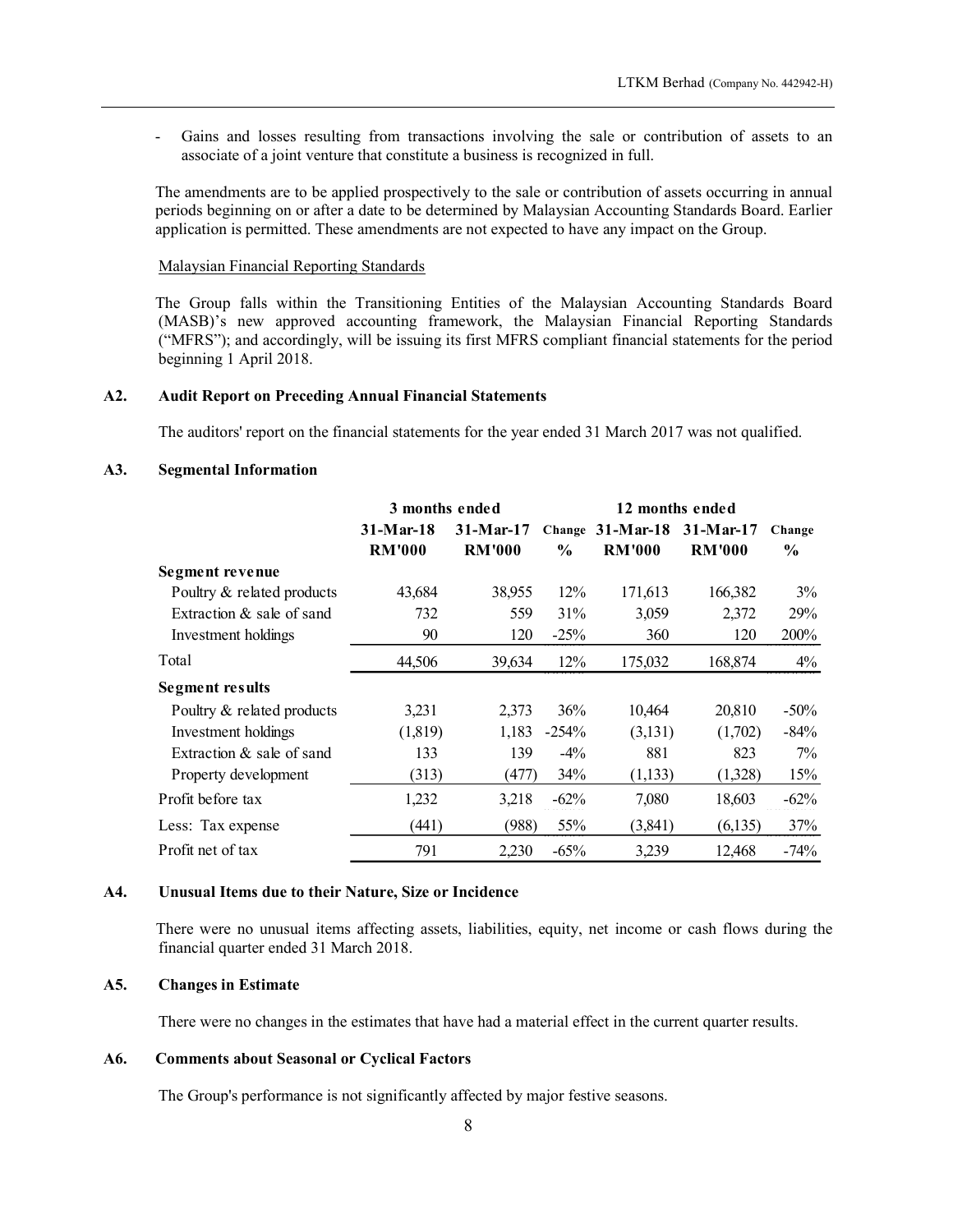# A7. Dividends Paid

There were no dividends paid for the quarter under review.

#### A8. Carrying Amount of Revalued Assets

There was no changes in the valuation of property, plant and equipment brought forward from the previous annual financial statements.

#### A9. Debt and Equity Securities

There were no issuances, repurchases, and repayments of debt and equity securities during the quarter under review.

#### A10. Changes in Composition of the Group

## A11. Changes in Contingent Liabilities and Contingent Assets

# A12. Subsequent Events

# A13. Profit for the Period

| <b>Changes in Composition of the Group</b>                                                                                                                                              |                                                         |                          |                                                                            |                       |
|-----------------------------------------------------------------------------------------------------------------------------------------------------------------------------------------|---------------------------------------------------------|--------------------------|----------------------------------------------------------------------------|-----------------------|
| There were no changes in the composition of the Group during the quarter under review.                                                                                                  |                                                         |                          |                                                                            |                       |
| <b>Changes in Contingent Liabilities and Contingent Assets</b>                                                                                                                          |                                                         |                          |                                                                            |                       |
| There were no changes in other contingent liabilities or contingent assets since the last annual balance<br>sheet as at 31 March 2017.                                                  |                                                         |                          |                                                                            |                       |
| <b>Subsequent Events</b>                                                                                                                                                                |                                                         |                          |                                                                            |                       |
| There were no material events subsequent to the end of the interim period that have not been reflected in<br>the financial statements or to be disclosed as at the date of this report. |                                                         |                          |                                                                            |                       |
| <b>Profit for the Period</b>                                                                                                                                                            |                                                         |                          |                                                                            |                       |
| Profit for the period is arrived at after crediting/ (charging):                                                                                                                        |                                                         |                          |                                                                            |                       |
|                                                                                                                                                                                         | <b>Current Quarter</b><br>3 months ended<br>$31-Mar-18$ | $31-Mar-17$              | <b>Cumulative Quarter</b><br>12 months ended<br>$31-Mar-18$<br>$31-Mar-17$ |                       |
| Interest income                                                                                                                                                                         | (RM'000)                                                | (RM'000)                 | (RM'000)                                                                   | (RM'000)<br>945       |
|                                                                                                                                                                                         | 167                                                     | 251                      | 440                                                                        |                       |
| Other income including investment income                                                                                                                                                | 140                                                     | 1,912                    | 1,295                                                                      | 3,161                 |
| Interest expense                                                                                                                                                                        | (1,478)                                                 | (1,273)                  | (5,467)                                                                    | (3,920)               |
| Depreciation & amortisation                                                                                                                                                             | (1,904)                                                 | (1,603)                  | (7,386)                                                                    | (6,560)               |
| Provision for and write off of receivables                                                                                                                                              | $\overline{\phantom{a}}$                                | (37)                     | $\blacksquare$                                                             | (37)                  |
| Provision for and write off of inventories                                                                                                                                              |                                                         | $\overline{\phantom{a}}$ | ۰                                                                          |                       |
| Gain on disposal of :<br>Quoted shares                                                                                                                                                  |                                                         |                          |                                                                            |                       |
|                                                                                                                                                                                         | $\mathfrak{Z}$<br>$\overline{\phantom{a}}$              | 50<br>$\blacksquare$     | 912<br>$\blacksquare$                                                      | 303<br>$\overline{a}$ |
|                                                                                                                                                                                         |                                                         |                          |                                                                            | ٠                     |
| Unquoted investments                                                                                                                                                                    |                                                         |                          |                                                                            |                       |
| Properties                                                                                                                                                                              |                                                         |                          | $\overline{\phantom{a}}$                                                   |                       |
| Impairment of assets                                                                                                                                                                    | (727)                                                   | (246)                    | (795)                                                                      | (1,640)               |
| Foreign exchange (loss)/gain:-                                                                                                                                                          |                                                         |                          |                                                                            | $\frac{1}{2}$         |
| Realised (loss)/gain                                                                                                                                                                    | 23                                                      | 195                      | 224                                                                        | 826                   |
| Unrealised (loss)/gain                                                                                                                                                                  | (77)                                                    | (23)                     | (278)                                                                      | 55                    |
| Gain/(loss) on derivatives                                                                                                                                                              |                                                         |                          |                                                                            |                       |
| Exceptional items                                                                                                                                                                       | 9                                                       | $\overline{\phantom{a}}$ | $\blacksquare$                                                             | $\blacksquare$        |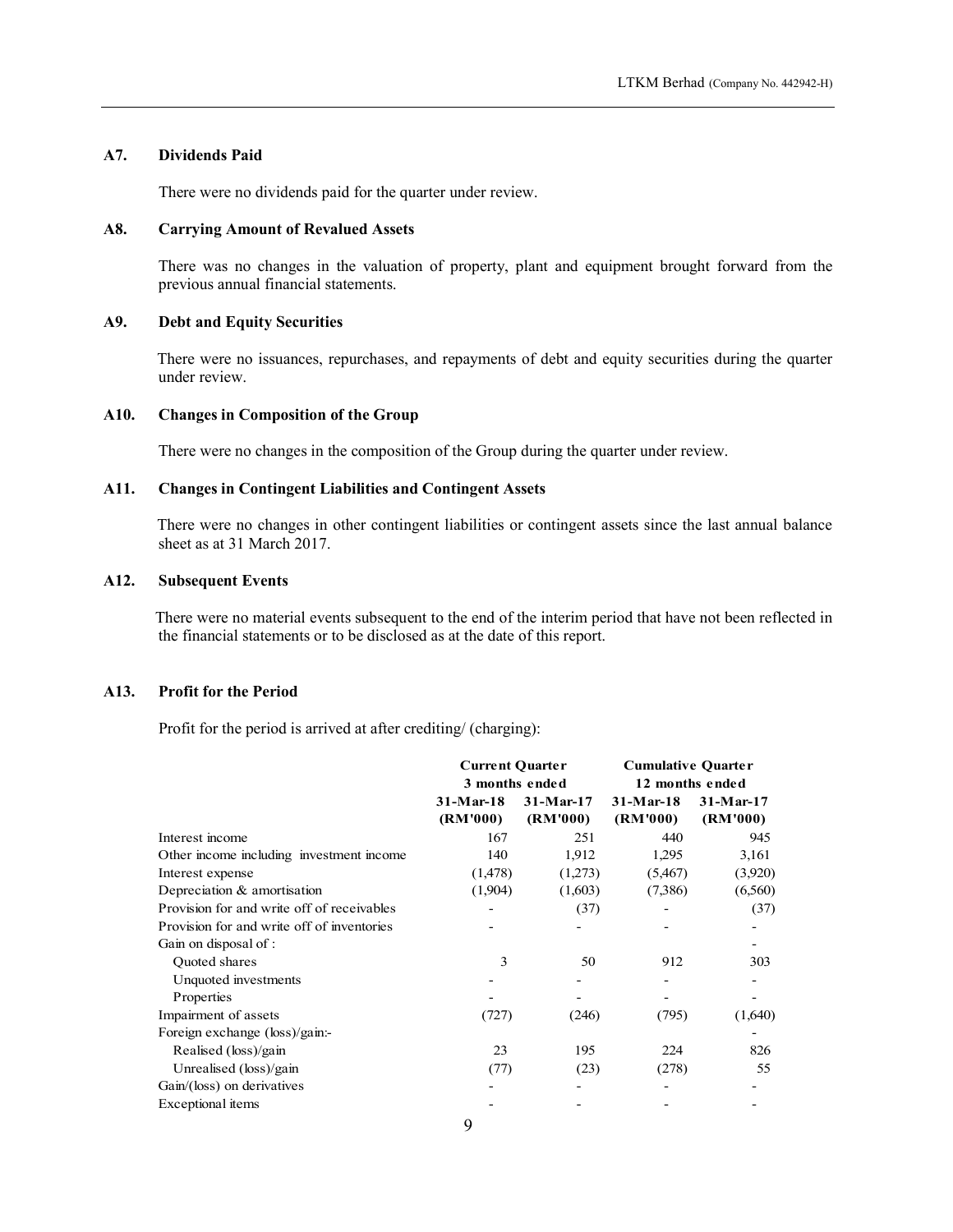# A14. Realised and Unrealised Profits Disclosure

|                                                           |                     |                    | LTKM Berhad (Company No. 442942-H) |
|-----------------------------------------------------------|---------------------|--------------------|------------------------------------|
|                                                           |                     |                    |                                    |
| <b>Realised and Unrealised Profits Disclosure</b>         |                     |                    |                                    |
|                                                           | Group               |                    |                                    |
|                                                           | As at<br>31.03.2018 | As at<br>31.3.2017 |                                    |
|                                                           | (RM'000)            | (RM'000)           |                                    |
| Total retained profits of the Group<br>and the Company :- |                     |                    |                                    |
| Realised profits                                          | 130,538             | 130,686            |                                    |
| Unrealised (loss)/profits                                 | (4,950)             | (5,019)            |                                    |
|                                                           | 125,589             | 125,667            |                                    |
|                                                           |                     | 2,197              |                                    |
| Add: Consolidation adjustments                            | 2,261               |                    |                                    |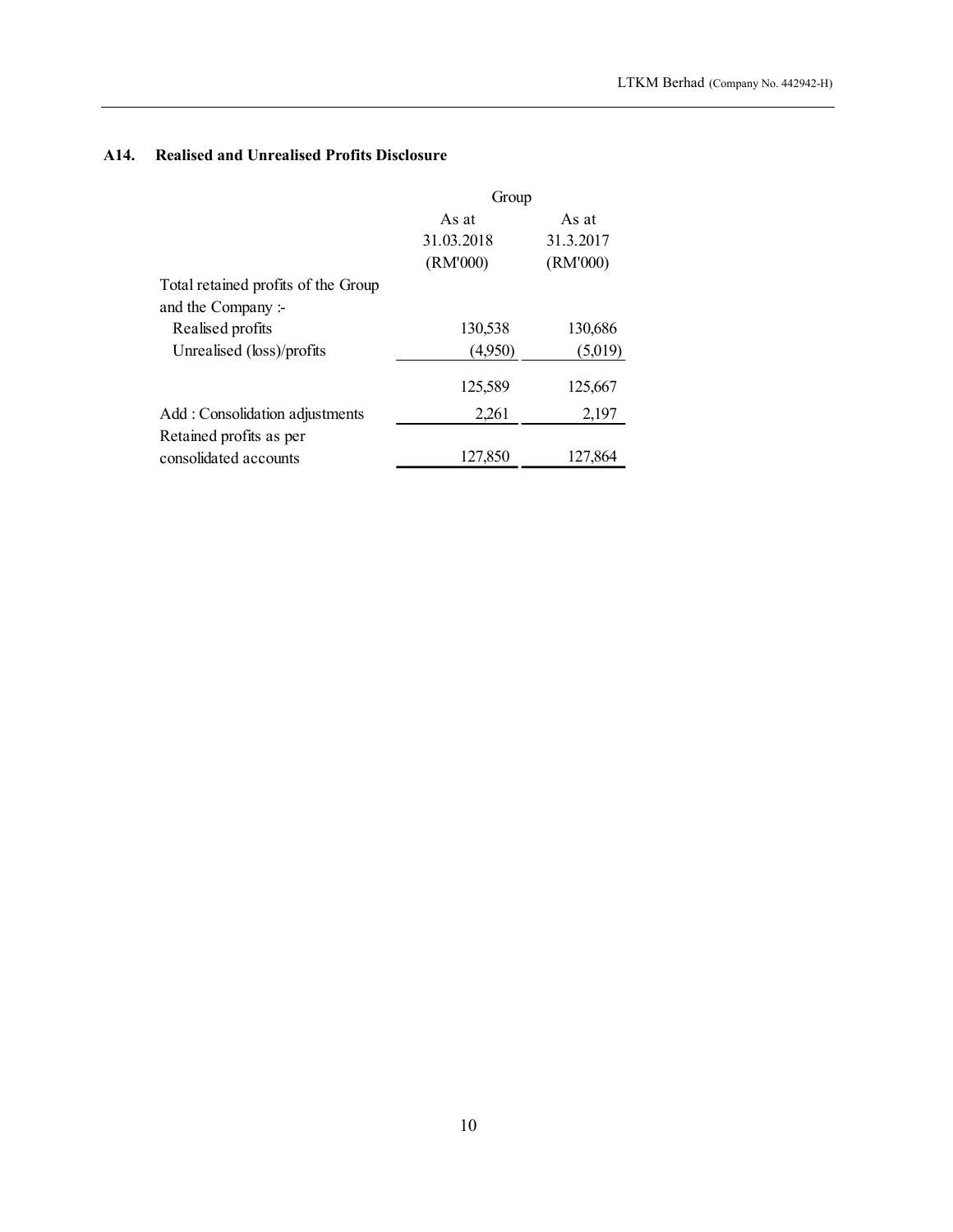#### B. BMSB Listing Requirements (Part A of Appendix 9B)

# B1. Review of Performance

|                                                          |                          |                                                                        |               |                       | LTKM Berhad (Company No. 442942-H)             |                                       |
|----------------------------------------------------------|--------------------------|------------------------------------------------------------------------|---------------|-----------------------|------------------------------------------------|---------------------------------------|
|                                                          |                          |                                                                        |               |                       |                                                |                                       |
| <b>BMSB Listing Requirements (Part A of Appendix 9B)</b> |                          |                                                                        |               |                       |                                                |                                       |
| <b>Review of Performance</b>                             |                          |                                                                        |               |                       |                                                |                                       |
|                                                          |                          | <b>Preceding</b><br>Year                                               |               | Current               | <b>Preceding</b><br>Year                       |                                       |
|                                                          | Quarter<br><b>RM'000</b> | <b>Current Corresponding</b><br><b>Quarter Change</b><br><b>RM'000</b> | $\frac{0}{0}$ | date<br><b>RM'000</b> | <b>Year To- Corresponding</b><br><b>RM'000</b> | <b>Period Change</b><br>$\frac{6}{9}$ |
| Segment revenue                                          |                          |                                                                        |               |                       |                                                |                                       |
| Poultry & related products                               | 43,684                   | 38,955                                                                 | 12%           | 171,613               | 166,382                                        | 3%                                    |
| Extraction & sale of sand<br>Investment holdings         | 732<br>90                | 559<br>120                                                             | 31%<br>$-25%$ | 3,059<br>360          | 2,372<br>120                                   | 29%<br>200%                           |
| Total                                                    | 44,506                   | 39,634                                                                 | 12%           | 175,032               | 168,874                                        | 4%                                    |
| <b>Segment result</b>                                    |                          |                                                                        |               |                       |                                                |                                       |
| Poultry & related products                               | 3,231                    | 2,373                                                                  | 36%           | 10,464                | 20,810                                         | $-50%$                                |
| Investment holdings                                      | (1,819)                  | 1,183                                                                  | $-254%$       | (3,131)               | (1,702)                                        | $-84%$                                |
| Extraction & sale of sand                                | 133                      | 139                                                                    | $-4\%$        | 881                   | 823                                            | 7%                                    |
| Property development                                     | (313)                    | (477)                                                                  | 34%           | (1, 133)              | (1,328)                                        | 15%                                   |
| Profit before tax                                        | 1,232                    | 3,218                                                                  | $-62%$        | 7,080                 | 18,603                                         | $-62%$                                |
| Less: Tax expense                                        | (441)                    | (988)                                                                  | 55%           | (3,841)               | (6,135)                                        | 37%                                   |
| Profit net of tax                                        | 791                      | 2,230                                                                  | $-65%$        | 3,239                 | 12,468                                         | $-74%$                                |

 The Group registered a revenue of RM44.51 million and a profit net of tax of RM0.79 million for the current quarter as compared to a revenue of RM39.63 million and a profit net of tax of RM2.23 million in the same quarter of previous year. Earnings from poultry improved by 36% but overall Group profit net of tax dropped by 65% due mainly to loss in investment holdings. In the same quarter previous year, investment holdings had a gain of RM1.87 million arising from fair valuation of investment properties.

For the current financial year, the Group recorded a revenue of RM175.03 million and a net profit of RM3.24 million as compared to a revenue of RM168.87 million and net profit of RM12.47 million in the previous year. Earnings from poultry dropped by 50% due mainly to fall in eggs price despite the increase in volume of eggs sold. Eggs price has been low due to over-supply as a result of increased capacity in the industry.

Investment holdings recorded higher loss this financial year as there was a gain of RM1.87 million arising from fair valuation of investment properties in the previous financial year.

Property development segment has not recorded any revenue and earnings as the Group's property development projects have not been launched.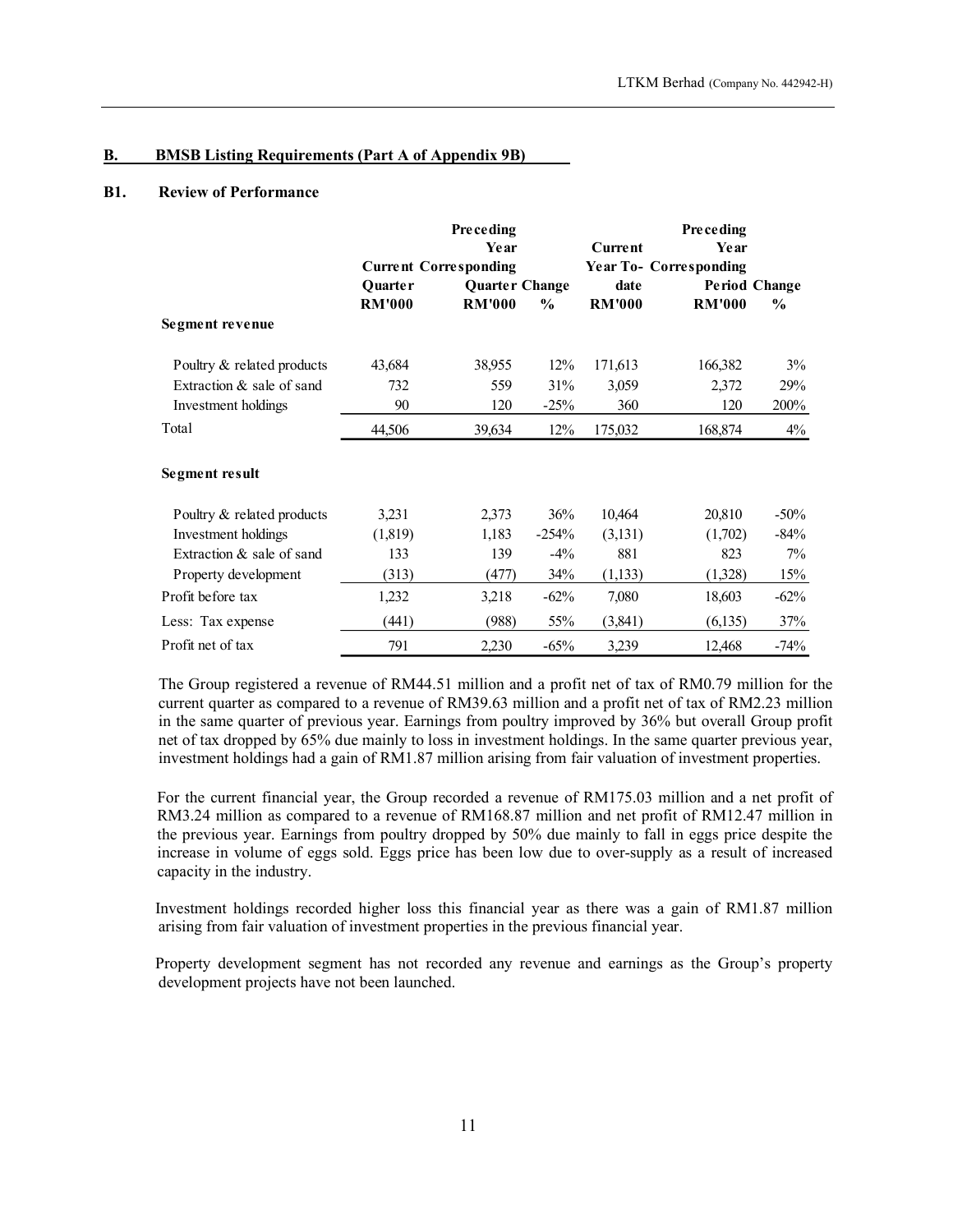|                                                      |               |                                                                  |               | LTKM Berhad (Company No. 442942-H) |
|------------------------------------------------------|---------------|------------------------------------------------------------------|---------------|------------------------------------|
|                                                      |               |                                                                  |               |                                    |
| <b>Variation of result Against Preceding Quarter</b> |               |                                                                  |               |                                    |
|                                                      |               | <b>Immediate</b>                                                 |               |                                    |
|                                                      | <b>RM'000</b> | <b>Current Quarter Preceding Quarter Change</b><br><b>RM'000</b> | $\frac{6}{6}$ |                                    |
| Segment revenue                                      |               |                                                                  |               |                                    |
| Poultry & related products                           | 43,684        | 44,986                                                           | $-3%$         |                                    |
| Extraction & sale of sand                            | 732           | 825                                                              | $-11%$        |                                    |
| Investment holdings                                  | 90            | 90                                                               | $0\%$         |                                    |
| Total                                                | 44,506        | 45,901                                                           | $-3\%$        |                                    |
| Segment result                                       |               |                                                                  |               |                                    |
| Poultry & related products                           | 3,231         | 4,458                                                            | $-28%$        |                                    |
| Investment holdings                                  | (1,819)       | (747)                                                            | $-144%$       |                                    |
| Extraction & sale of sand                            | 133           | 212                                                              | $-37%$        |                                    |
| Property development                                 | (313)         | (409)                                                            | 23%           |                                    |
|                                                      | 1,232         | 3,514                                                            | $-65%$        |                                    |

# B2. Variation of result Against Preceding Quarter

# B3. Commentary on Prospects

The Board views the next period to continue to be challenging due to depressed egg prices as the oversupply situation continues to plague the market.

No material contributions are expected from the other segments in the next period.

## B4. Profit Forecast or Profit Guarantee

This is not applicable.

# B5. Tax Expenses

|                        | 12 months ended | 12 months ended |
|------------------------|-----------------|-----------------|
|                        | 31.03.18        | 31.03.17        |
|                        | RM'000          | RM'000          |
| Income tax expense     | 4,006           | 6,688           |
| Real property gain tax | 52              | 213             |
| Deferred tax expense   | (217)           | (766)           |
| Total                  | 3,841           | 6,135           |

The effective tax rate for the current period is higher than the statutory rate of 24% due to unallowable expenses.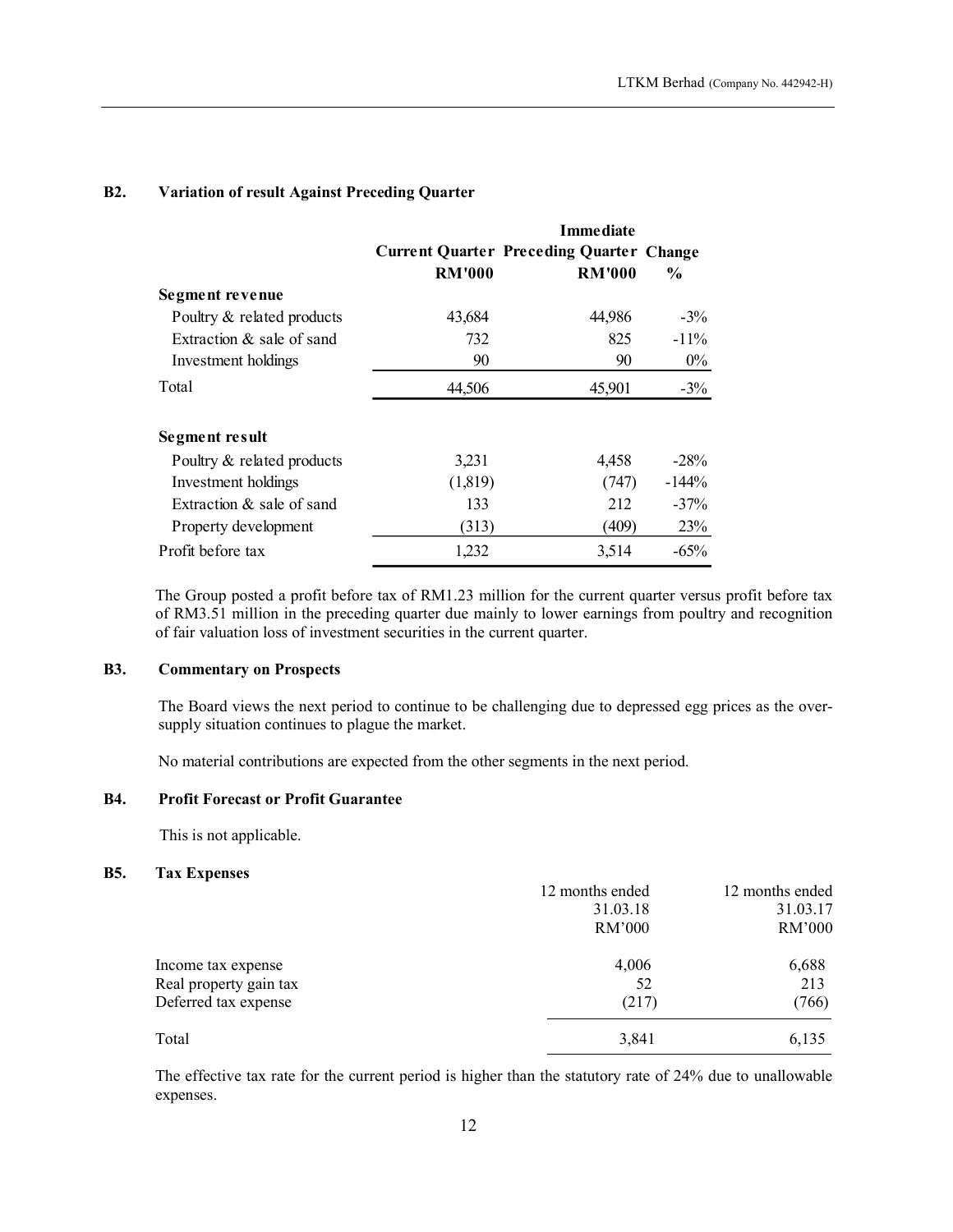## B6. Corporate Proposals

(a) Status of Corporate Proposals

(b) Status of Utilisation of Proceeds

# B7. Borrowings

|                                                                                                          |                                                                                  |               | LTKM Berhad (Company No. 442942-H) |
|----------------------------------------------------------------------------------------------------------|----------------------------------------------------------------------------------|---------------|------------------------------------|
|                                                                                                          |                                                                                  |               |                                    |
| porate Proposals                                                                                         |                                                                                  |               |                                    |
| <b>Status of Corporate Proposals</b>                                                                     |                                                                                  |               |                                    |
|                                                                                                          | There were no corporate proposals announced but not completed as at 17 May 2018. |               |                                    |
| <b>Status of Utilisation of Proceeds</b>                                                                 |                                                                                  |               |                                    |
|                                                                                                          | Not applicable as there was no corporate proposal to raise funds.                |               |                                    |
| rowings                                                                                                  |                                                                                  |               |                                    |
| The analysis of Group borrowings classified under short term and long-term categories are as<br>follows: |                                                                                  |               |                                    |
|                                                                                                          |                                                                                  |               |                                    |
|                                                                                                          | As at 31.03.2018 As at 31.03.2017                                                |               |                                    |
|                                                                                                          | <b>RM'000</b>                                                                    | <b>RM'000</b> |                                    |
| Short term                                                                                               |                                                                                  |               |                                    |
| Secured:-                                                                                                |                                                                                  |               |                                    |
| Term loans                                                                                               | 6,755                                                                            | 5,106         |                                    |
| Banker acceptance                                                                                        | 868                                                                              | 764           |                                    |
| Revolving credit                                                                                         | 15,000                                                                           | 5,000         |                                    |
|                                                                                                          | 22,623                                                                           | 10,870        |                                    |
| Unsecured:-                                                                                              |                                                                                  |               |                                    |
| Term loans                                                                                               | 945                                                                              | 1,742         |                                    |
| Banker acceptance                                                                                        | 4,995                                                                            | 6,678         |                                    |
| Revolving credit                                                                                         |                                                                                  |               |                                    |
|                                                                                                          | 5,940                                                                            | 8,420         |                                    |
|                                                                                                          | 28,563                                                                           | 19,290        |                                    |
| Long term                                                                                                |                                                                                  |               |                                    |
| Secured:-                                                                                                |                                                                                  |               |                                    |
| Term loans                                                                                               | 62,701                                                                           | 63,996        |                                    |
| Unsecured:-                                                                                              |                                                                                  |               |                                    |
| Term loans                                                                                               | 220                                                                              | 1,165         |                                    |
|                                                                                                          | 62,921                                                                           | 65,161        |                                    |

- b) There were no borrowings in foreign currency as at 31 March 2018.
- c) Drawdown of the term loan during the period was used for working capital.
- d) Effective average cost of borrowings based on exposure as at 31 March 2018 was 5.96% (2017: 6.02%).

#### B8. Off Balance Sheet Financial Instrument

There were no off balance sheet financial instruments as at 31 March 2018.